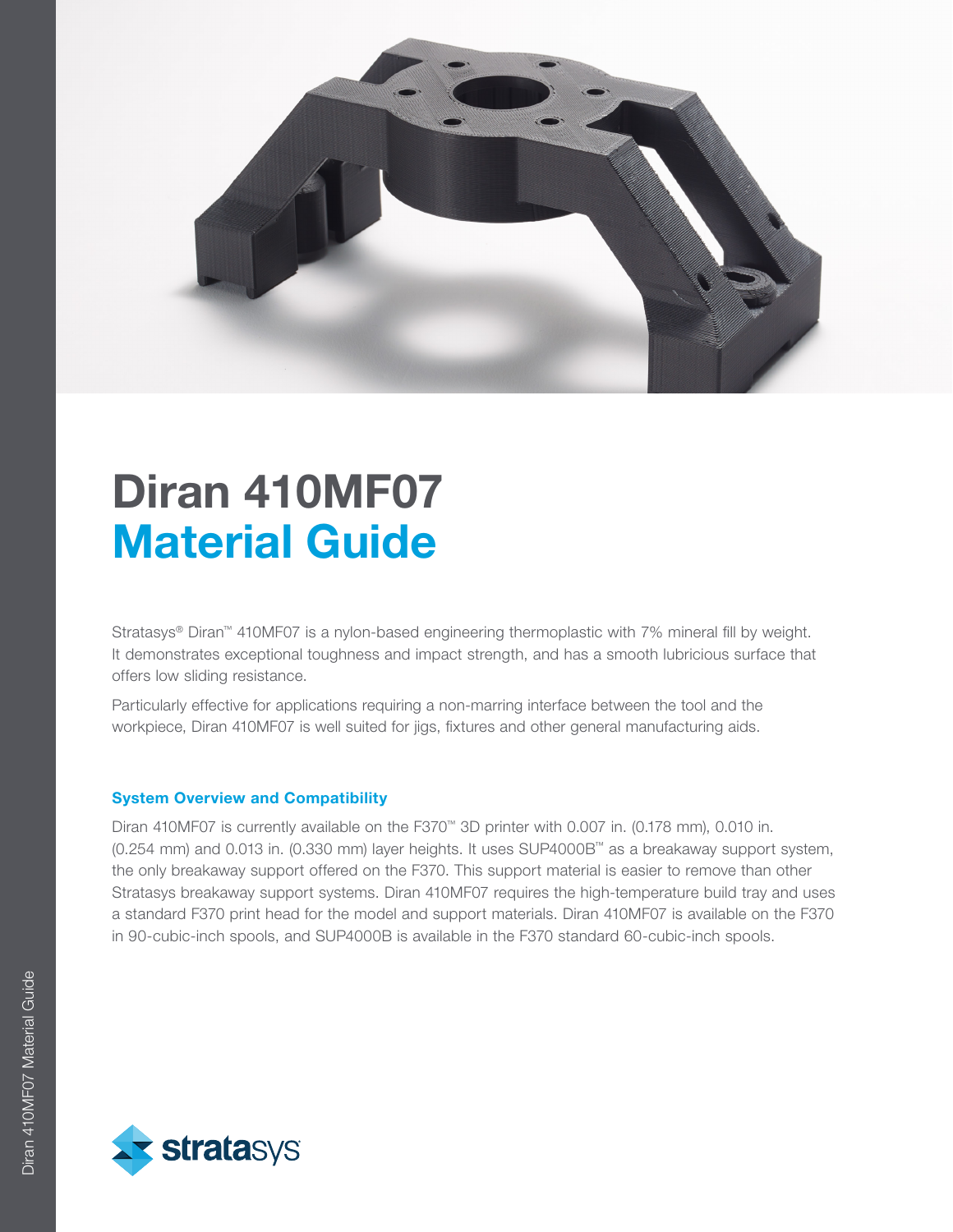## Part Design

Designing parts for Diran 410MF07 follows much of the same process for designing other FDM® parts, and design for additive manufacturing (DFAM) guidelines should be followed (e.g., utilizing self-supporting angles where possible, observing minimum wall thicknesses, allowing proper clearance for assemblies, etc.). A general list of DFAM guidelines can be found within the [Fused Deposition](https://www.stratasysdirect.com/resources/design-guidelines/fused-deposition-modeling) [Modeling \(FDM\) Design Guidelines](https://www.stratasysdirect.com/resources/design-guidelines/fused-deposition-modeling) document.

A breakaway support system is used to support the model material in areas of overhang to prevent sagging. Model material is used to replace support material wherever possible due to large CTE differences between support and model. Although SUP4000B is one of the easiest supports to remove by hand, the designer should take this into account while designing the part. Self-supporting angles (angles greater than 55 degrees from the build platen) should be used whenever possible to eliminate support material. Areas that require support must be accessible for removal.

#### Part Processing

This material is available in Insight™ software and the Advanced FDM module for GrabCAD Print™ software.

Before processing parts, consider the design recommendations below:

## Build Mode

Diran 410MF07 comes with two build modes, normal (default) and thin-wall. Changing the build mode to thin-wall reduces the oven temperature and is recommended for parts with sections thinner than 0.5 mm (0.2 in.) or for very small individual parts to avoid melting or sagging.

#### Layer Height

Building with a 0.013 in. (0.33 mm) layer height can reduce the tendency of corners to sag or droop. Consider building parts that do not have high resolution or fine feature details with a 0.013 in. (0.33 mm) layer height, which should reduce the build time measurably.

### Support Parameters

Increasing the self-supporting angle can increase the quality of overhanging corners at the potential expense of increased support material usage, longer build times, and support structures that are more difficult to remove. The self-supporting angle parameter can be changed under the *Support >*  **Setup** dialog box in Insight.

Support removal should also be taken into account during part processing, the two main considerations being the locations of the breakaway support and model material used as support. In areas where support cannot be eliminated by part design, the part must be oriented so that the support is accessible for removal, and that model material used as support is not trapped in enclosed spaces. Perforation layers can be added to the support structure to aid in removal of large areas of support.

## Printing Parameters

Default part-processing parameters should be used unless the user is proficient in Insight and has determined that the changed values produce better results for a specific geometry. Default settings for a 0.010 in. layer height is two contours, with a +45/-45 solid raster fill for model material. The support default for this scenario is sparse support. The default setting for 0.007 and 0.013 in. layer heights is one contour, with a +45/-45 solid raster fill for model material, and support defaults to sparse support. Box support can be used for easier support removal where the geometry allows for box supports. To accommodate thin-walled features, thin-wall mode can be selected to lower the oven temperature and prevent melting or sagging.

## Part Packing

Multiple Diran 410MF07 parts can be packed together in the same build. This often reduces build time (due to elimination of tip swaps between model and support for each part) and should be used to increase system utilization when operators are not present. For example, add another part to the pack so the build will finish in the morning rather than at night, or pack multiple parts together for a longer build over the weekend. Building multiple parts in a pack can also help with thin-walled features and reduce melting or sagging.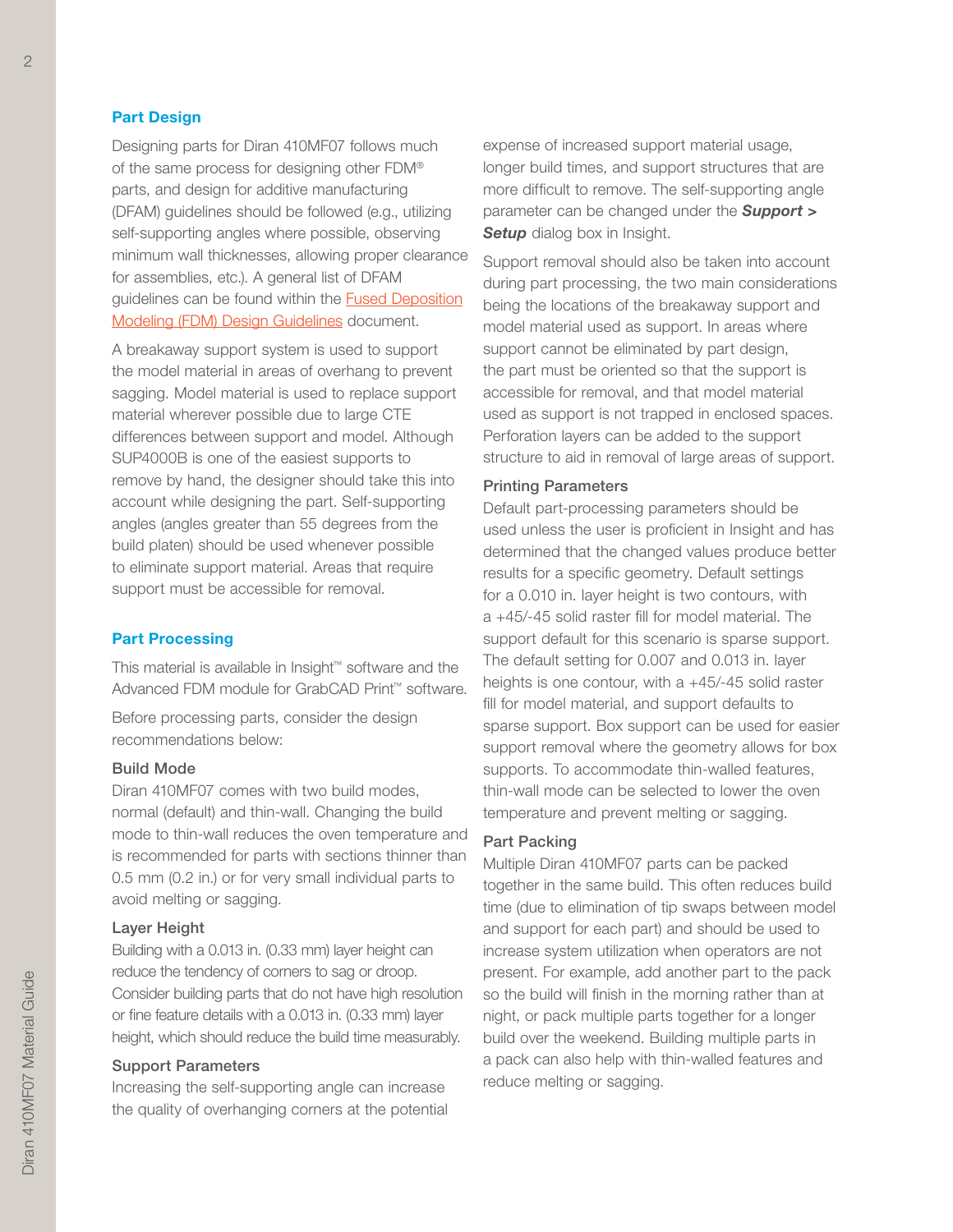For higher quality seams and a reduced potential for purge material in the part, a sacrificial tower is included in the pack, up to the full height of the parts (under the *Options > Sacrificial tower* menu in Control Center™ software) as a default setting.

There are multiple methods of part packing that result in different toolpath orders that can influence overall part quality. Packing multiple parts, or copying the same part, in Control Center orders the tool paths so each individual part is printed separately. This means the contour of the part is printed immediately, followed by the rasters for that part. Control Center can pack parts simply by inserting them into the platen window of the pack tab. Packing multiple parts as an assembly or in Insight makes the software treat all separate parts as one large part. This orders the toolpaths so that all the contours for each individual part are printed first, then all of the rasters are printed. If there are still issues with printing very small geometries and thin-walled parts with thin-wall mode selected, packing in CAD or Insight and changing the toolpath order helps reduce melting/sagging by giving the contour more time to cool and solidify before adding in the rasters.

## System Preparation

The system should be prepared using the heads and build tray as mentioned in the system overview section of this document. A tip calibration must be performed when switching from a different material to Diran 410MF07, and when replacing the heads at the end of their recommended life. If the system was running lower-temperature materials, be sure to vacuum out any scrap pieces or material in the purge tower to avoid burning plastic.

The life of the standard F370 head is 1500 hours of printing. The user will receive a warning after 1200 hours of printing. It should be noted that high numbers of short toolpaths are harder on the heads than longer toolpaths. If building parts with many short toolpaths, it is recommended to change the head when the head warning is displayed to prevent a potential decrease in print quality.

#### Moisture Management

Both Diran 410MF07 and SUP4000B are more moisture sensitive than other F370 materials. Letting the material sit in ambient air for an hour could cause it to become wet and unprintable. If the material has been idle in the machine for more than 24 hours, the material in the tubing between the bay and the head should be discarded and the material reloaded. Even with continuous use the material will only remain dry enough for printing for three weeks in the material bay. Past three weeks the material should be removed from the printer and dried before resuming printing. Keep the material stored with fresh dry desiccant.

To dry the material, insert the spool into an oven at 70C for a minimum of 4 hours. Drying overnight is the longest recommended time for exceptionally wet material.

### Support Removal

Parts are easily removed from the build sheet by first removing the build sheet from the machine and flexing the sheet. Support must either be removed immediately from the part, or the parts should completely cool to room temperature on the build tray prior to removal. The CTE difference between the model and support material is large enough to cause an inverse curl effect if the support cools with the model without the structure of the build tray. This is especially important with thinner flat parts. Because this oven build temperature is higher than any other F123™ Series material, use heat resistant gloves to remove the build tray and the parts. Once parts are removed from the build sheet, support material can be removed by breaking it off by hand, using a chisel, scraper, pliers, or various picks and other tools. Always use proper PPE when removing supports manually.

### Post Processing

Diran 410MF07 can be sanded, painted, media blasted, bonded, machined, drilled, receive inserts and more, similarly to other thermoplastics.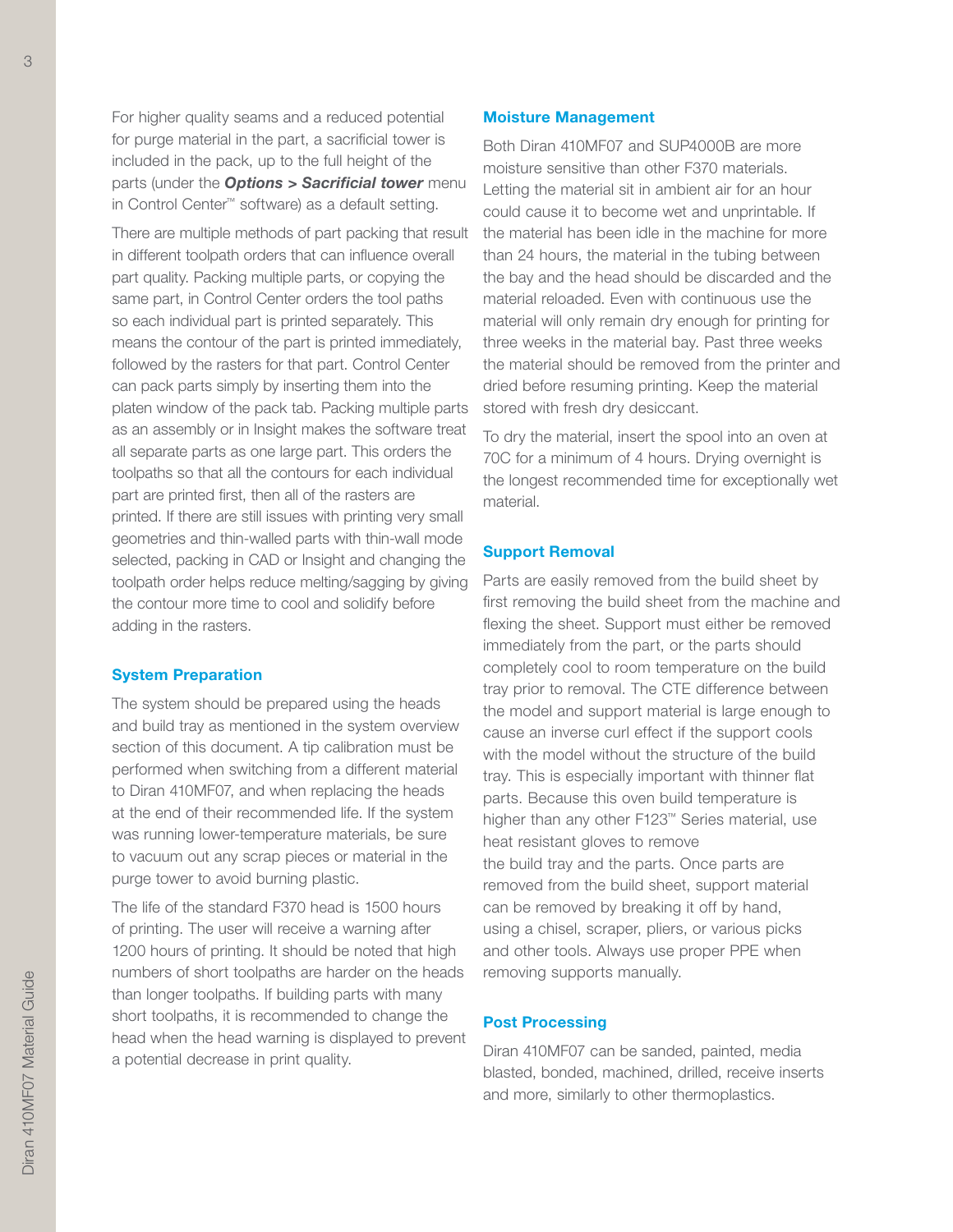# Appendix: Insight Packing

Remember, these procedures only apply to Insight. If packing multiple parts as one CMB file is needed using GrabCAD Print then the parts must be imported as an assembly in a CAD or STL file.

## Multiple Different Geometries:

- 1. Process all parts separately. They must all be processed at the same layer height.
- 2. Select *Combine slice curve files* to combine two SJB files (Figure 1). This must be done with an SJB file already open.
- 3. Select the slice file to be added (slice curve size auto populates) and the desired part offset in the box from the menu on the right side of the screen (Figure 2). When you enter the numbers for the offset a yellow box the size of the new part appears, showing the exact location of the new part (Figure 3). Select OK when the part is in the right location and the slice files will combine (Figure 4).
- 4. Repeat this process until all desired parts have been combined, regenerate support and toolpaths.
- 5. Save the job and import the resulting CMB file in Control Center.

## **Note**

Combining slice files will not save over the existing files.

| $0.25$ in |  |                      |              |                                 |  |  |  |
|-----------|--|----------------------|--------------|---------------------------------|--|--|--|
| ers       |  |                      |              | STL Slice Support Toolpaths R&D |  |  |  |
|           |  |                      | Setup        |                                 |  |  |  |
|           |  |                      | Section at Z |                                 |  |  |  |
|           |  | Section with profile |              |                                 |  |  |  |
|           |  |                      |              | Combine slice curve files       |  |  |  |

Figure 1. Menu location for **Combine slice curve** files.

**Combine Slice Curves** 

Combine the slice curves from a job with the slice curves in the current job. Choose the job from which to extract the slice curves and determine the location within the build envelope. Click OK.

| Slice file           | t/Heat Release - 0.25in - flat.sjb   □ |        |        |              |
|----------------------|----------------------------------------|--------|--------|--------------|
| Slice curve size     | 5.9600                                 | 5.9600 | 0.2500 |              |
| Slice curve location | 2.0000                                 | 2.0000 | 0.0000 |              |
| Slice curve group    | Use groups from slice file             |        |        |              |
| Destination group    | Part                                   |        |        | $\checkmark$ |

OK \*

Figure 2. Menu on the right side of the screen.



Figure 3. Yellow box showing the location of the new part relative to the pre-loaded file.



Figure 4. Combined slice file.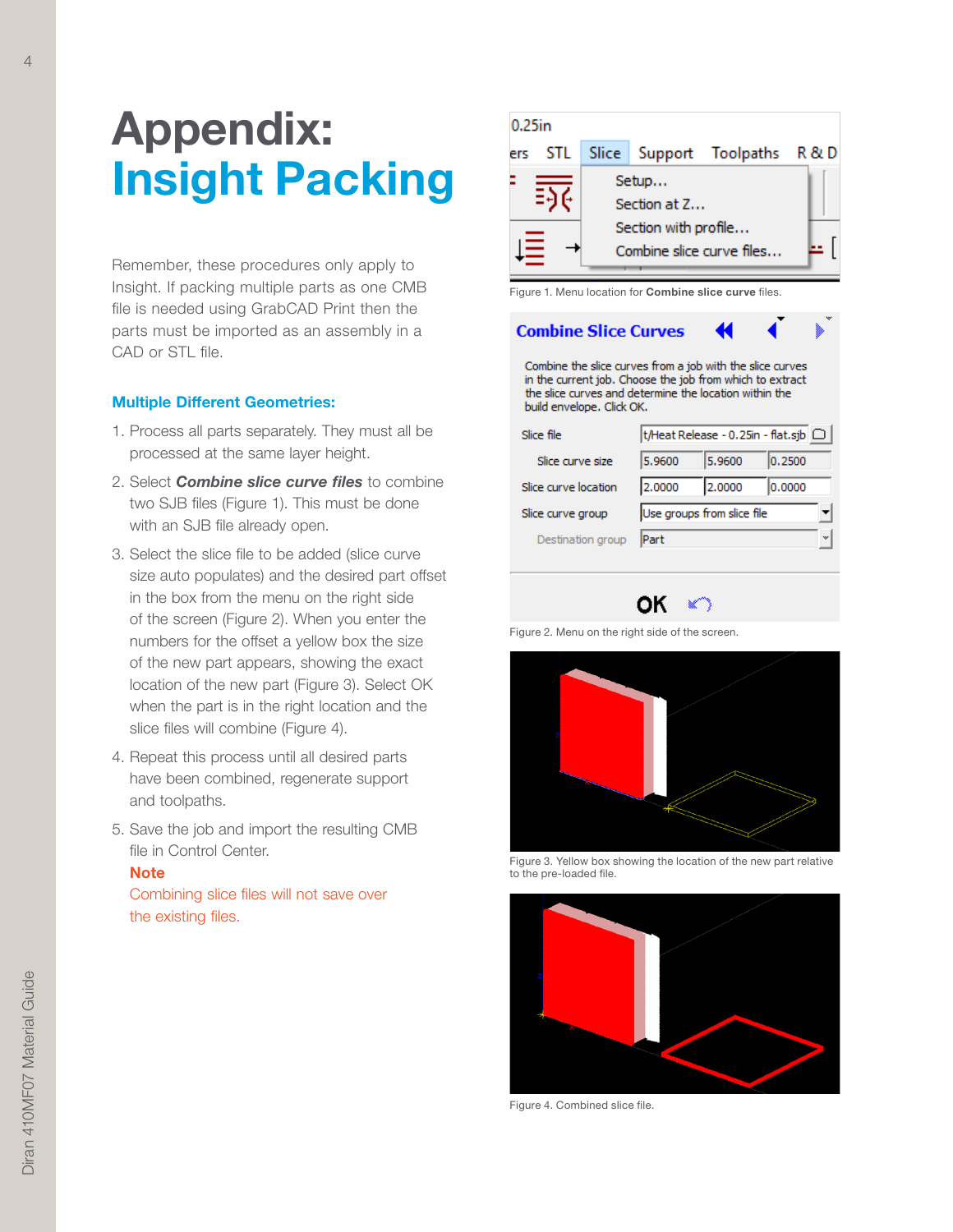## Multiple Copies of a Single Part:

- 1. Using Insight, select *Move/Rotate/Copy* to make multiple copies of a single file.
- 2. Drag the cursor across the screen to select the entire part (all layer lines will show up as white if selected) (Figure 6).
- 3. In the menu on the right side of the screen (Figure 7), select the option *Yes* next to *Keep*  **original**, then enter the offset from the origin where the part should be copied. Click *OK* and the part will copy into the new location (Figure 8). Repeat this process until the correct number of copies is in the file, regenerate toolpaths and save the job.



Figure 5. Menu location for Move, rotate, copy.



Figure 6. Selected Part.

| <b>Move, Rotate, Copy</b><br>Click the action to perform. Specify the move distance or<br>the rotate angle. Keep original will create copies of the<br>selected curves. Select the curves to move. Click OK to<br>perform the operation. |                                                          |                  |  |  |  |  |  |  |  |
|------------------------------------------------------------------------------------------------------------------------------------------------------------------------------------------------------------------------------------------|----------------------------------------------------------|------------------|--|--|--|--|--|--|--|
|                                                                                                                                                                                                                                          | Action<br><b>Move by XYZ</b><br>Rotate<br>Move to origin |                  |  |  |  |  |  |  |  |
|                                                                                                                                                                                                                                          | 0.0000<br>Move X distance                                |                  |  |  |  |  |  |  |  |
|                                                                                                                                                                                                                                          | Y distance                                               | 0.0000           |  |  |  |  |  |  |  |
|                                                                                                                                                                                                                                          | Z distance                                               | 0.0000           |  |  |  |  |  |  |  |
|                                                                                                                                                                                                                                          | Rotate angle                                             | 90.0000          |  |  |  |  |  |  |  |
|                                                                                                                                                                                                                                          | Center of rotation                                       | 0.0000<br>0.0000 |  |  |  |  |  |  |  |
| П                                                                                                                                                                                                                                        | Auto move to origin after rotation                       |                  |  |  |  |  |  |  |  |
|                                                                                                                                                                                                                                          | Keep original                                            | <b>No</b>        |  |  |  |  |  |  |  |
|                                                                                                                                                                                                                                          |                                                          |                  |  |  |  |  |  |  |  |

Figure 7. Move, rotate, copy menu on the right side of the screen.



Figure 8. Part copied in Insight.